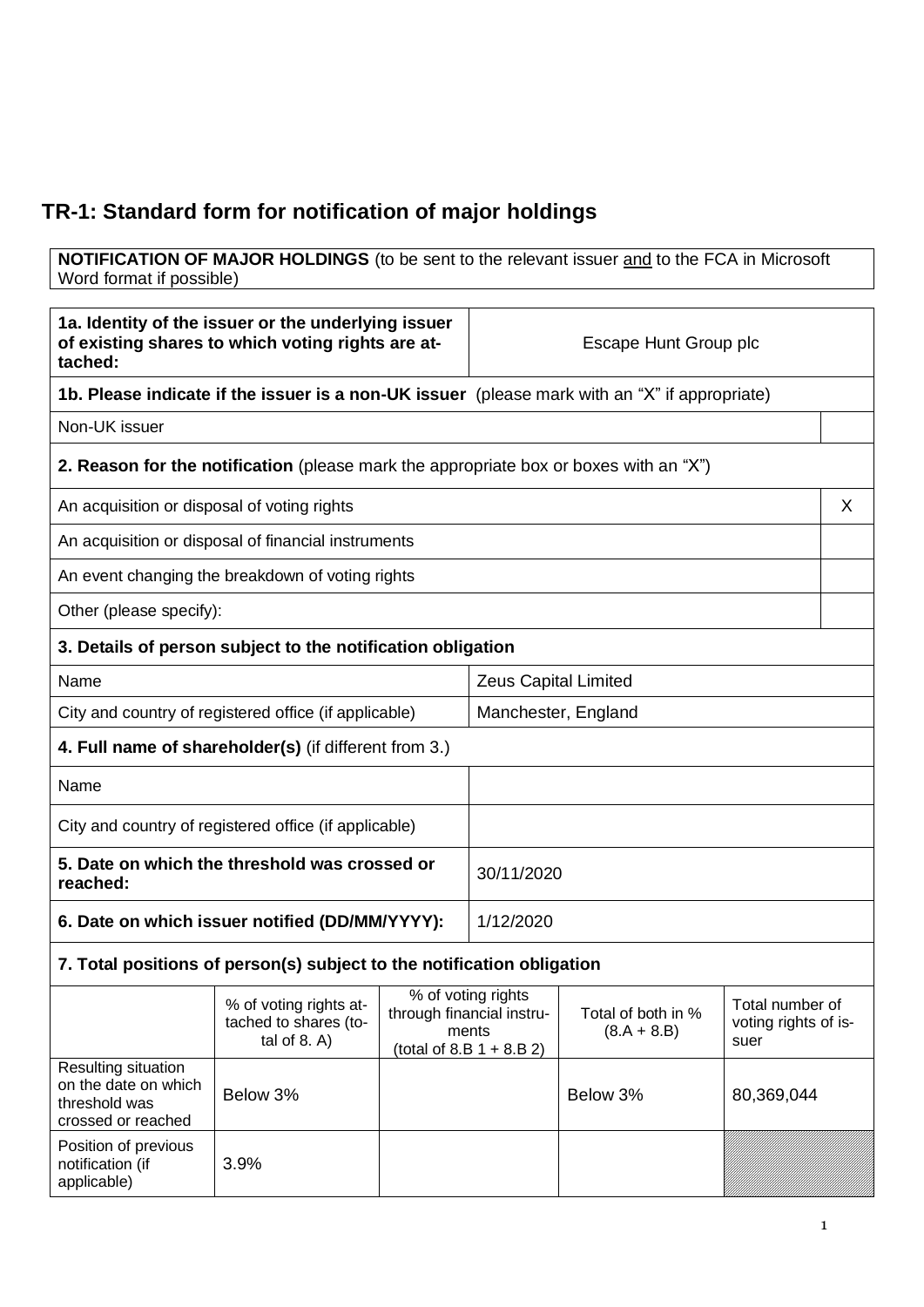## **8. Notified details of the resulting situation on the date on which the threshold was crossed or reached**

## **A: Voting rights attached to shares**

| Class/type of<br>shares | <b>Number of voting rights</b>                                |                                                                       | % of voting rights                                            |                                                                       |  |
|-------------------------|---------------------------------------------------------------|-----------------------------------------------------------------------|---------------------------------------------------------------|-----------------------------------------------------------------------|--|
| ISIN code (if possible) | <b>Direct</b><br>(Art 9 of Directive<br>2004/109/EC) (DTR5.1) | <b>Indirect</b><br>(Art 10 of Directive<br>2004/109/EC)<br>(DTR5.2.1) | <b>Direct</b><br>(Art 9 of Directive<br>2004/109/EC) (DTR5.1) | <b>Indirect</b><br>(Art 10 of Directive<br>2004/109/EC)<br>(DTR5.2.1) |  |
| GB00BDB79J29            | Below 3%                                                      |                                                                       | Below 3%                                                      |                                                                       |  |
|                         |                                                               |                                                                       |                                                               |                                                                       |  |
|                         |                                                               |                                                                       |                                                               |                                                                       |  |
| <b>SUBTOTAL 8. A</b>    | Below 3%                                                      |                                                                       | Below 3%                                                      |                                                                       |  |

| B 1: Financial Instruments according to Art. 13(1)(a) of Directive 2004/109/EC (DTR5.3.1.1 (a)) |                           |                                       |                                                                                                        |                    |
|-------------------------------------------------------------------------------------------------|---------------------------|---------------------------------------|--------------------------------------------------------------------------------------------------------|--------------------|
| Type of financial in-<br>strument                                                               | <b>Expiration</b><br>date | Exercise/<br><b>Conversion Period</b> | <b>Number of voting rights</b><br>that may be acquired if<br>the instrument is<br>exercised/converted. | % of voting rights |
|                                                                                                 |                           |                                       |                                                                                                        |                    |
|                                                                                                 |                           |                                       |                                                                                                        |                    |
|                                                                                                 |                           |                                       |                                                                                                        |                    |
|                                                                                                 |                           | <b>SUBTOTAL 8. B 1</b>                |                                                                                                        |                    |

| 2004/109/EC (DTR5.3.1.1 (b))           |                           | B 2: Financial Instruments with similar economic effect according to Art. 13(1)(b) of Directive |                                          |                            |                    |
|----------------------------------------|---------------------------|-------------------------------------------------------------------------------------------------|------------------------------------------|----------------------------|--------------------|
| <b>Type of financial</b><br>instrument | <b>Expiration</b><br>date | Exercise/<br><b>Conversion Pe-</b><br>riod                                                      | <b>Physical or</b><br>cash<br>settlement | Number of<br>voting rights | % of voting rights |
|                                        |                           |                                                                                                 |                                          |                            |                    |
|                                        |                           |                                                                                                 |                                          |                            |                    |
|                                        |                           |                                                                                                 |                                          |                            |                    |
|                                        |                           |                                                                                                 | <b>SUBTOTAL</b><br>8.B.2                 |                            |                    |